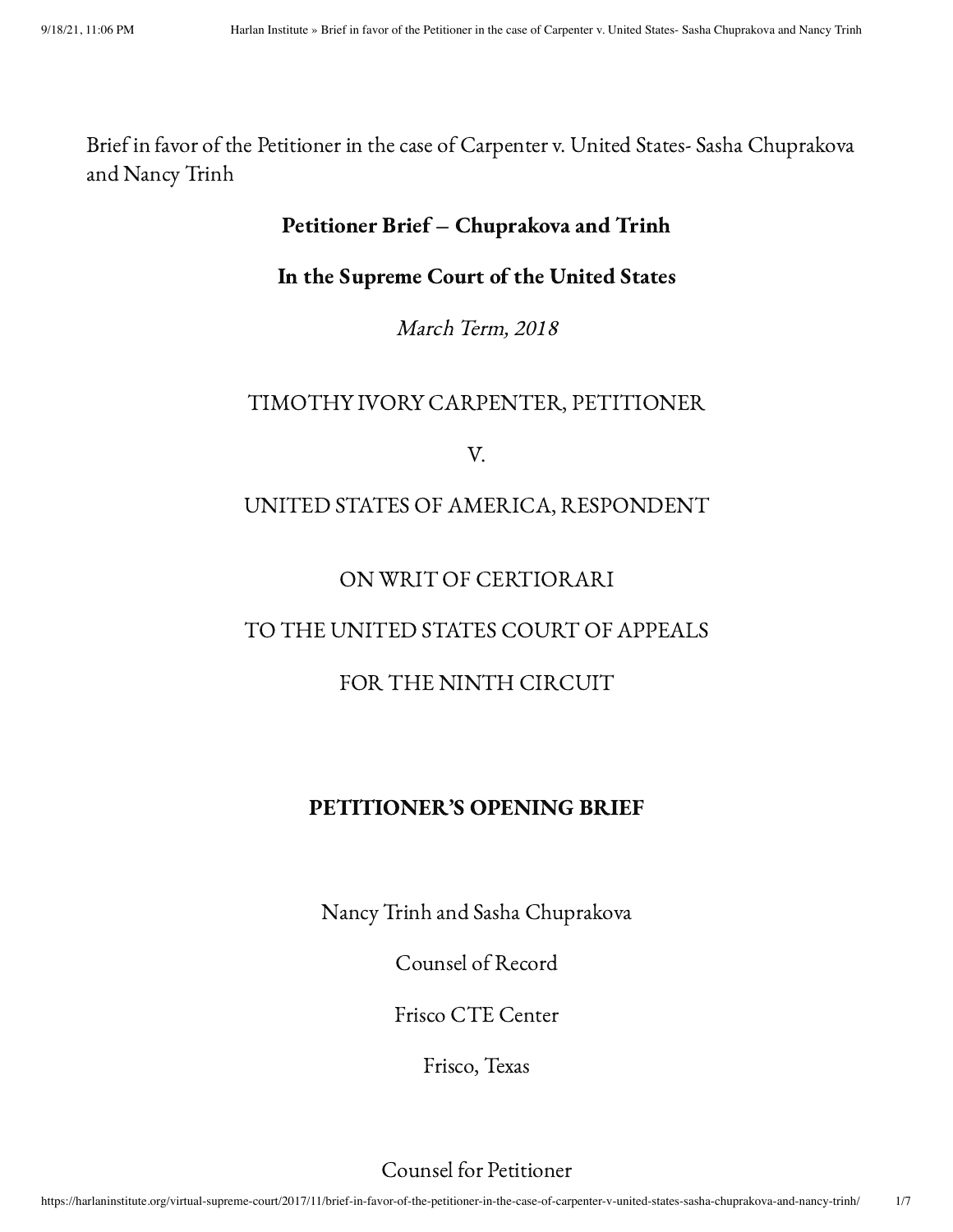# QUESTION PRESENTED

# DOES THE WARRANTLESS SEARCH AND SEIZURE OF CELL PHONE RECORDS INCLUDING LOCATION DATA OVER THE COURSE OF 127 DAYS VIOLATE THE FOURTH AMENDMENT?

# Table of Contents

| <b>QUESTION</b>     |  |
|---------------------|--|
|                     |  |
| <b>TABLE OF</b>     |  |
|                     |  |
| <b>STATEMENT OF</b> |  |
|                     |  |
|                     |  |
| 6                   |  |
| <b>PROPOSED</b>     |  |
|                     |  |
|                     |  |
| 9                   |  |

Table of Cited Authorities

| United States v. Jones,<br>565 U.S. 400 (2012)        |  |  |
|-------------------------------------------------------|--|--|
| 8<br>Smith v. Maryland,<br>442 U.S. 735 (1979)        |  |  |
| 7,8<br>Kratz v. United States,<br>389 U.S. 347 (1967) |  |  |
| 7<br>United States v. Miller.                         |  |  |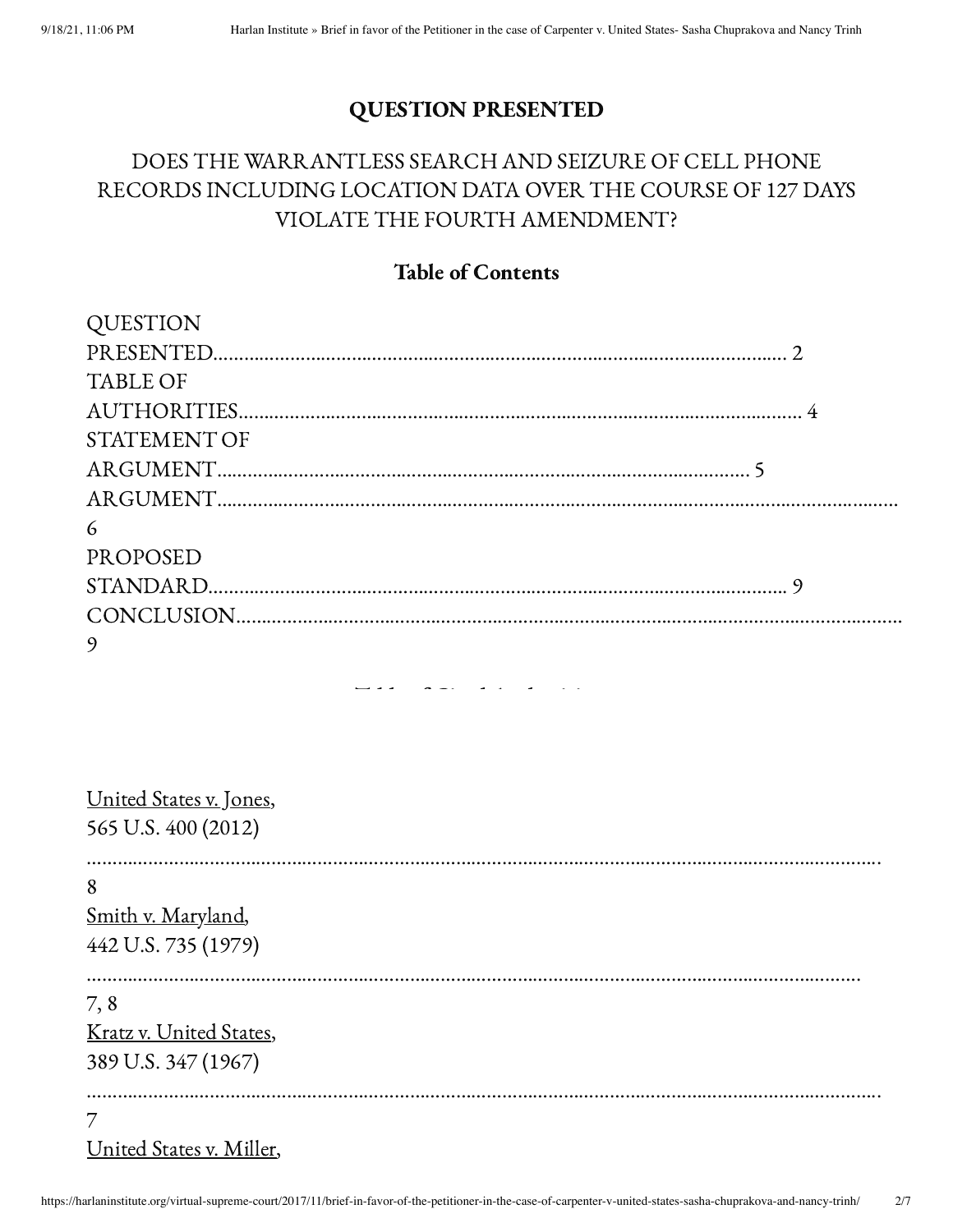425 U.S. 435, 443 (1976)

8

#### Other Authorities:

……………………………………………………………………………………………………………………………..…………

| 6, 7                                         |  |
|----------------------------------------------|--|
| New York Ratification Convention Debates and |  |
|                                              |  |
| James Otis, Arguments Against Writs of       |  |
|                                              |  |

# Statement of Argument

The Fourth Amendment protects citizens of the United States from warrantless searches and seizures by entities of the United States government. Carpenter's rights were clearly violated by the government when the government searched his phone records through information given to them by phone companies and seized vast quantities of information, including location data. The location data given to and accessed by the police did not fall under the Stored Communications Act as they did not have enough facts to justify a court order and they were searching on too broad of a scale. As there was no warrant issued, the information obtained neither falls under probable cause or the Stored Communications Act, making its use to incriminate Carpenter unconstitutional. Furthermore, Carpenter had a reasonable expectation of privacy as he was simply using his cellular device, and not purposefully sharing the information, whether that be communications or geographical tracking data, on it with his phone company. A majority of Americans carry and use a wireless or cellular device but that does not mean they consent to having their location tracked and monitored. Following a multitude of set precedents, the method of which authorities obtained Carpenter's data and the tracking of his location for extended periods of time was a form of unconstitutional search and seizure. Additionally, the Third Party Doctrine should not apply to cellular records as that would allot an unnecessary amount of power to the government and severely infringe upon the rights of American citizens.

### Argument

# 1. I. The data gathered did not fall under the Stored Communications Act.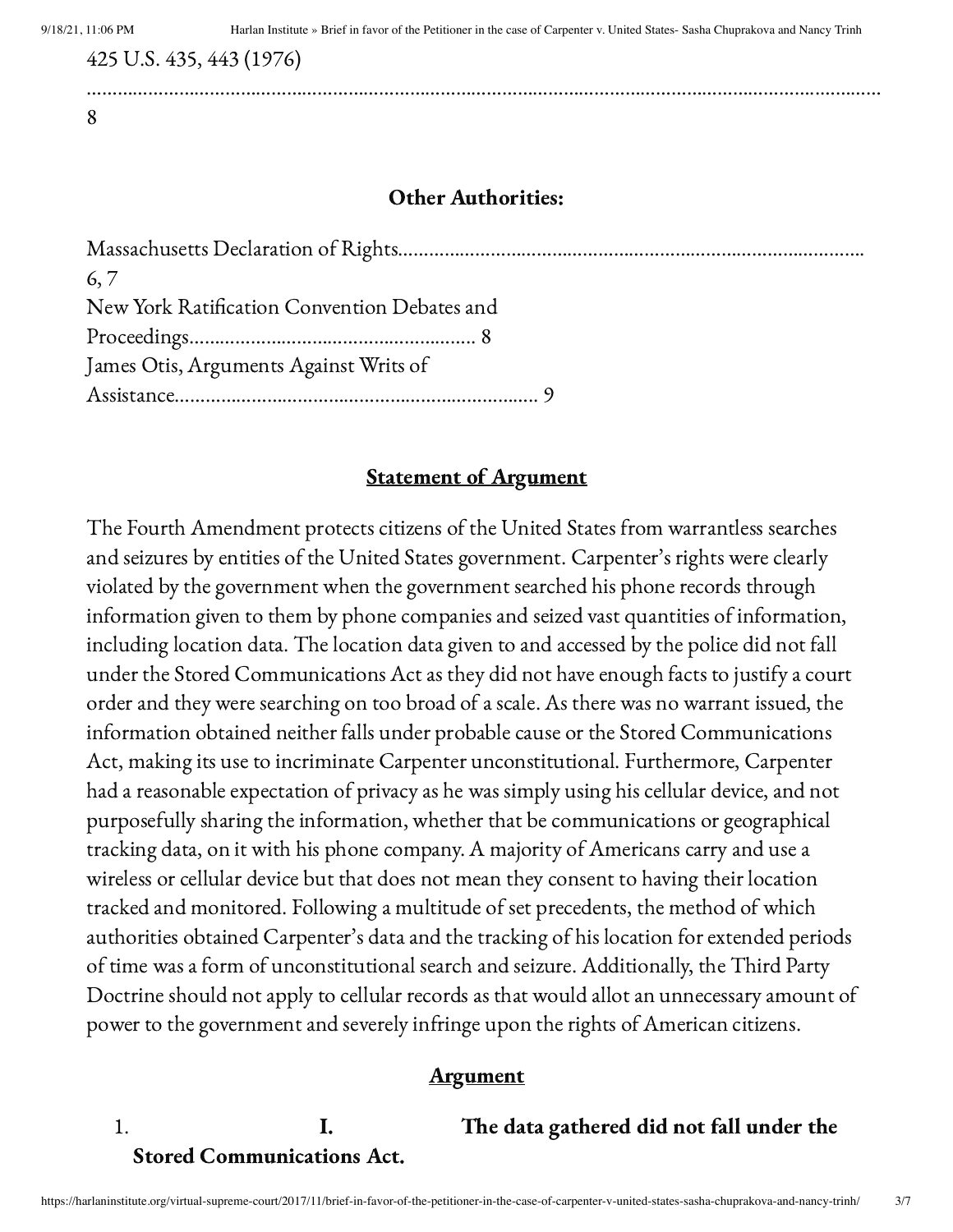The officers were not searching for specific information. They tracked the phone and accessed its data over the course of 127 days, meaning that the contents were without a doubt unusually voluminous in nature, as is prohibited by said Stored Communications Act. Phone records; including location, taken over the course of 127 days would have been immense. The government had access to everywhere he went, every call he made, every website he visited; an enormous magnitude of information. This was not a case where they traced a single phone call, or even tracked his location for a single day; this was over the course of four months.

The Stored Communications Act allows for court orders under "specific and articulable facts showing that there are reasonable grounds to believe that the contents of a wire or electronic communication" are relevant to the ongoing investigation. However, the information used to incriminate Carpenter was specifically location data. Location data is not telecommunications. Location data is not explicitly defined as seizable in the Stored Communications Act and the broad definition of "records or other information sought" is too broad and opens the door to nearly limitless amounts of information available for a "constitutional" search and seizure. The inability of this act to define what info is allowed to to be seized outside of specifically telecommunications provides the argument that the tracking of Carpenter's location to be unconstitutional. This would further cause his arrest to be unconstitutional as the information used to arrest him was not legal. Furthermore, the only fact they had prior to requesting the court order was that Carpenter was in contact with an arrested man. That was the only evidence they had tying him to the crime, meaning that they also did not have articulable evidence and facts to request such an order under the Stored Communications Act, which requires "specific and articulable facts showing that there are reasonable grounds to believe that the contents of a wire or electronic communication, or the records or other information sought, are relevant and material to an ongoing criminal investigation." They did not have these facts or enough evidence for a warrant. The officers used the Stored Communications Act to avoid following protocol and infringe upon the rights of the common man. Such infringement of privacy is not only harmful to people like Carpenter, but to every single man, woman, child and human being that uses a cell phone or other wireless device.

# II. Carpenter had a reasonable expectation of privacy.

The Fourth Amendment is defined as the right "to be secure in [one's] persons, houses, papers, and effects, against unreasonable searches and seizures" and the protection that "no Warrants shall issue, but upon probable cause." This right to one's property is historically reaffirmed by multiple documents, one notably being the Massachusetts Declaration of Rights that states that "Every subject has a right to be secure from all unreasonable searches, and seizures of his person, his houses, his papers, and all his possessions." This invents the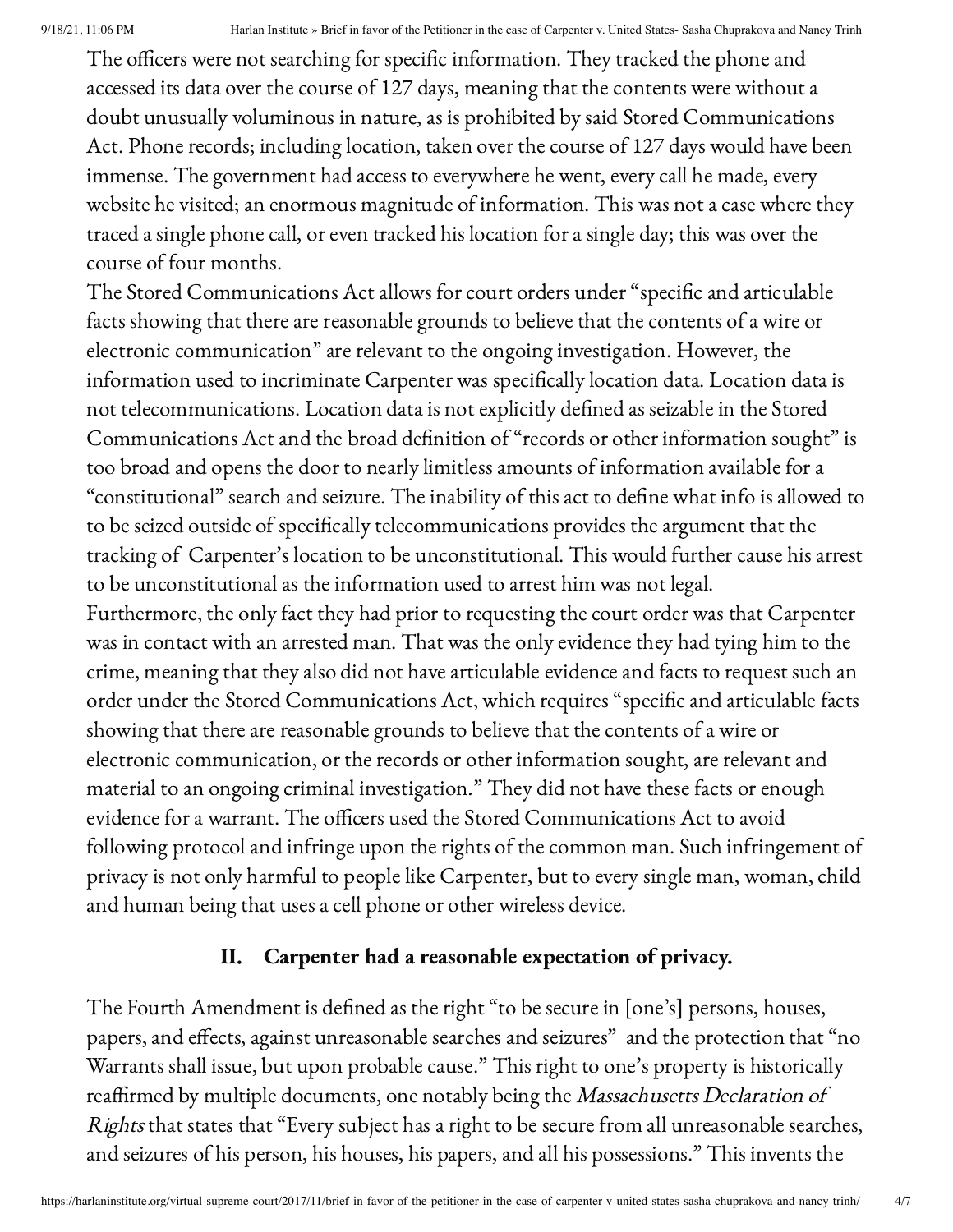concept of a reasonable expectation of privacy where every individual is entitled to a degree of confidentiality and security on their personal information.

A reasonable expectation of privacy, as defined through the test created from Kratz v. United States, clarifies that a person must "have exhibited an actual (subjective) expectation of privacy" and said expectation must "be one that society is prepared to recognize as 'reasonable." Carpenter did hold true to this two part test. He believed his communications and location data were private and were to not be seized without his consent. This belief is a common expectation of the average citizen. These two conditions were met and yet Carpenter's private information was seized and used to incriminate him, clearly infringing on his Fourth Amendment rights.

With the modern technological world, an individual expects to hold a reasonable level of privacy to their devices and the information stored in them. Whom one communicates with and the information they store in their devices is not presented to the public and is of the private nature. One does not expect to be monitored around the clock and it is reasonable to assume that such monitoring would be an invasion of an individual's privacy. One's personal information, especially location, is to remain private until probable cause leads into the correct procedure to obtain such information constitutionally; with a warrant. The Fourth Amendment itself ensures a person with a reasonable expectation of privacy and protection from warrantless searches and seizures. In Carpenter's case, no warrant was issued and the information taken to charge him violates various other precedents and acts, making both the seizure and his arrest unconstitutional.

As stated in *Smith v. Maryland*, a person holds their Fourth Amendment protections if they believe that the government has infringed on their reasonable expectation of privacy- which in this case did happen. The information seized was delved into and analyzed rather than being viewed on a surface level. Law enforcement did not just look at his records and history on a mere surface level, rather they sorted and searched through 127 days worth of data to find a single piece that was incriminating. It is also not regular conduct of a company to give out the information of their customers to law enforcement, especially without a warrant and especially when the Stored Communications Act does not apply.

This trumps the ability of *Smith v. Maryland*'s precedent applying to this case. *Smith v.* Maryland clarified that a reasonable expectation does not apply to recorded phone numbers as numbers are of regular conduct in a phone company's business. However, location data and tracking is not a phone number nor used in regular conduct of a phone company's business therefore proving how the use of this data by law enforcement violated Carpenter's Fourth Amendment rights.

# III. The Third Party Doctrine should no longer apply to phone records.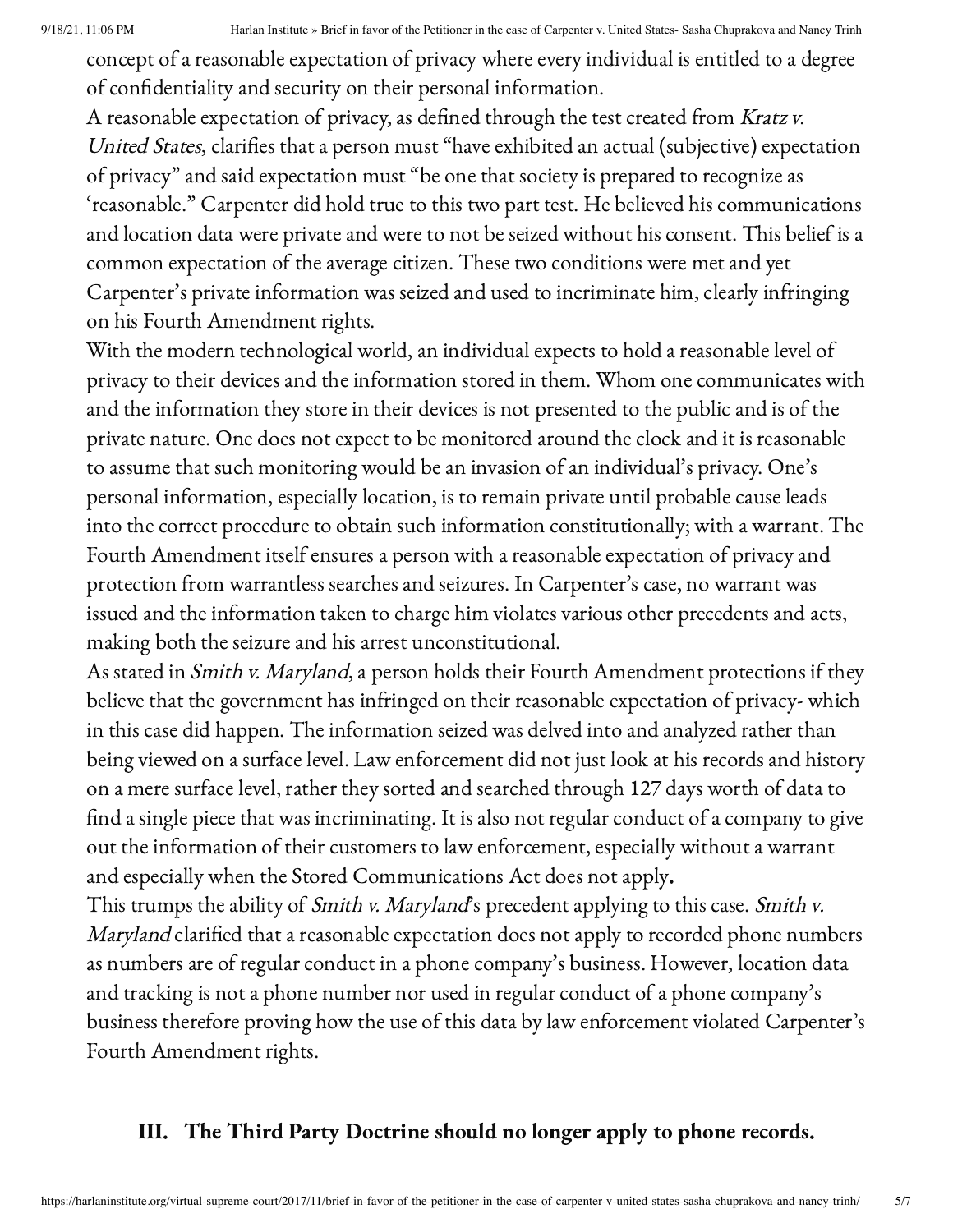The Third Party Doctrine, which was established in 1976 and reaffirmed in 1979, before the existence of widespread cellular devices, states that if a person willingly hands over information to a third party, they waive their Fourth Amendment rights regarding that information. In a day and age where nearly everyone stores at least a portion of their information online or on their cellular devices, this doctrine opens up a vast quantity of personal information to the government.

US v. Miller and Smith v. Maryland never anticipated the technological revolution, and therefore did not account for the information that citizens store and convey on their cellular devices. Unlike US v. Miller, in which the bank that Miller provided information to revealed the incriminating evidence to law enforcement, Carpenter did not intend to share his information with the phone company. It was established that in Miller's case, "the checks [were] not confidential communications" (United States v. Miller, 425 U.S. 435, 443 (1976)), unlike the communications and location data of Carpenter. He was simply using his cellular device, unaware that the phone company had a right to access his location and other cellular data. Furthermore, in Smith v. Maryland, a pen register was placed, tracking only which numbers the defendant called, whereas in Carpenter's case, the content and location were accessed as well. Carpenter did have a reason to believe that his location data would remain private, as he did not willingly share it with any third party.

By allowing the government to access all data that is stored on cellular devices today without a warrant would not only be an enormous overstep of privacy, it would violate people's right to property. As stated in the New York Ratification Convention Debates and Proceedings (July 19, 1788), "every freeman has a right to be secure from all unreasonable searches and seizures of his person, his papers, or his property." One's cellular data is one's property, and accessing it without a warrant it trespassing on their rights as an American citizen and human being.

In United States v. Jones, it was declared that the placement of a long term tracking device, in this case 127 days without a warrant, infringes upon one's expectation of privacy. Along with this, United States v. Jones cites that it is "necessary to reconsider the premise that an individual has no reasonable expectation of privacy in information voluntarily disclosed to third parties." The idea that a third party is able to volunteer one's information that was given to them in confidence does not suit our digital age well. In our society, much of our personal information is entrusted to third parties such as phone companies. This trust is easily encroached on by the Third Party Doctrine and should be protected to preserve privacy in a day and age where information can be so easily accessed. Considering how accessible information can be, it is key to ensure one's privacy, whether that be protecting one's data or location, so some limitation must be defined as to how far law enforcement can go.

The Third Party Doctrine is a valid legal theory, and has merit in numerous situations. However, it's power should not be extended to phone companies. That provides the